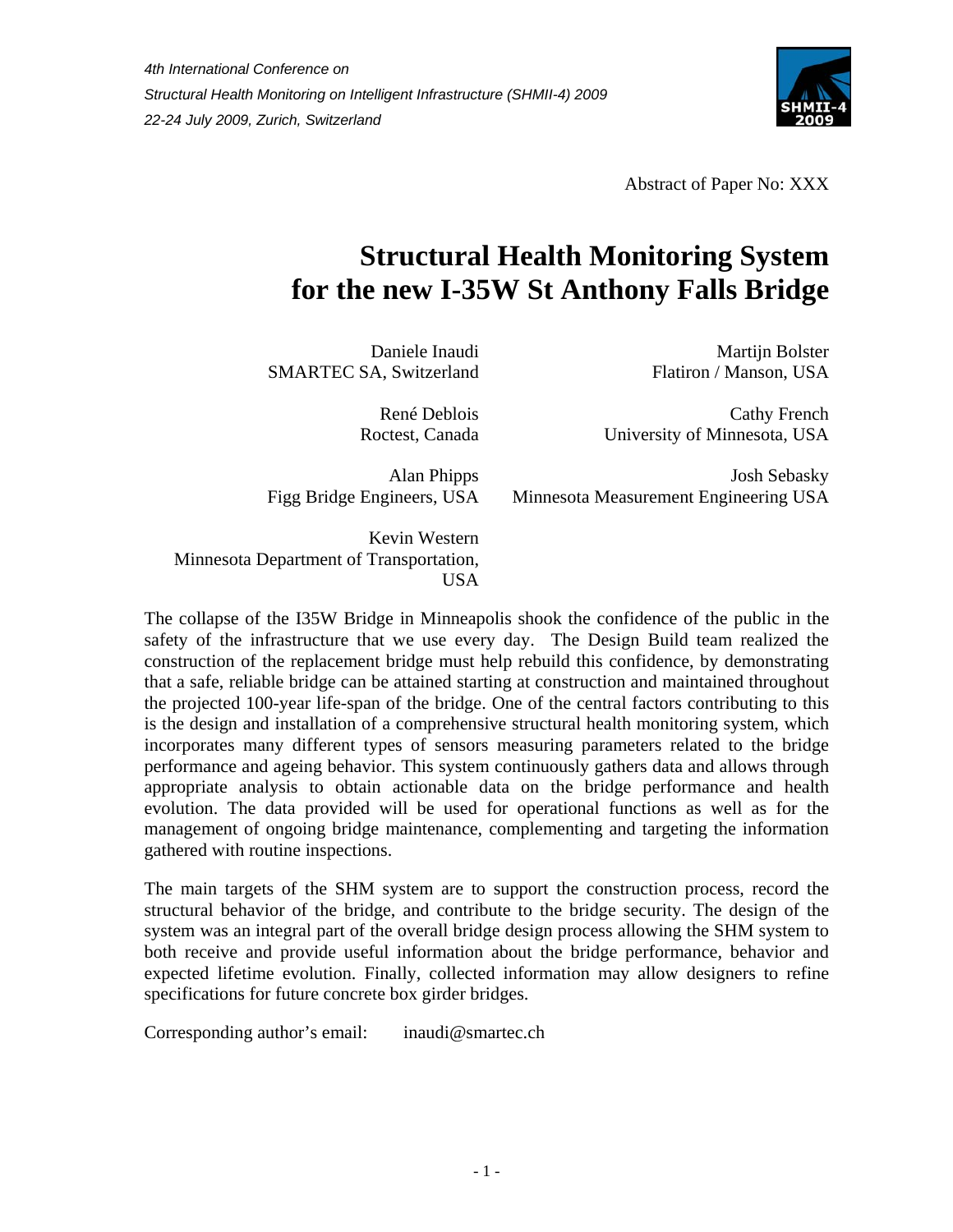

# Structural Health Monitoring System for the new I-35W St Anthony Falls Bridge

Daniele Inaudi<sup>1</sup>, Martijn Bolster<sup>2</sup>, René Deblois<sup>3</sup>, Cathy French<sup>4</sup>, Alan Phipps<sup>5</sup>, Josh Sebasky<sup>6</sup>, Kevin Western<sup>7</sup>

 SMARTEC, Switzerland <sup>2</sup>Flatiron / Manson, USA Roctest, Canada University of Minnesota, USA <sup>5</sup>Figg Bridge Engineers, USA Minnesota Measurement Engineering, USA Minnesota Department of Transportation, USA

ABSTRACT: The collapse of the I35W Bridge in Minneapolis shook the confidence of the public in the safety of the infrastructure that we use every day. The Design Build team realized the construction of the replacement bridge must help rebuild this confidence, by demonstrating that a safe, reliable bridge can be attained starting at construction and maintained throughout the projected 100-year life-span of the bridge. One of the central factors contributing to this is the design and installation of a comprehensive structural health monitoring system, which incorporates many different types of sensors measuring parameters related to the bridge performance and ageing behavior. This system continuously gathers data and allows through appropriate analysis to obtain actionable data on the bridge performance and health evolution. The data provided will be used for operational functions as well as for the management of ongoing bridge maintenance, complementing and targeting the information gathered with routine inspections.

The main targets of the SHM system are to support the construction process, record the structural behavior of the bridge, and contribute to the bridge security. The design of the system was an integral part of the overall bridge design process allowing the SHM system to both receive and provide useful information about the bridge performance, behaviour and expected lifetime evolution.

Monitoring instruments on the new St Anthony Falls Bridge measure dynamic and static parameters to enable close behavioral monitoring during the bridge's life span. Hence this bridge will be considered to be one of the first 'smart' bridges of this scale to be built in the United States. The SHM system includes a range of sensors which are capable of measuring various parameters to enable the behavior and condition of the bridge to be monitored: vibrating wire strain gauges, thermistors, linear potentiometers, accelerometers, concrete corrosion and humidity sensors and SOFO long-gauge fiber optic deformation sensors. The sensors are located throughout both the northbound and southbound bridges, and are present in all spans. A denser instrumentation is utilized for the southbound bridge to validate load distribution and design methodology. In addition, it allows correlation and comparison between different methods of measuring. Finally, collected information may allow designers to refine specifications for future concrete box girder bridges.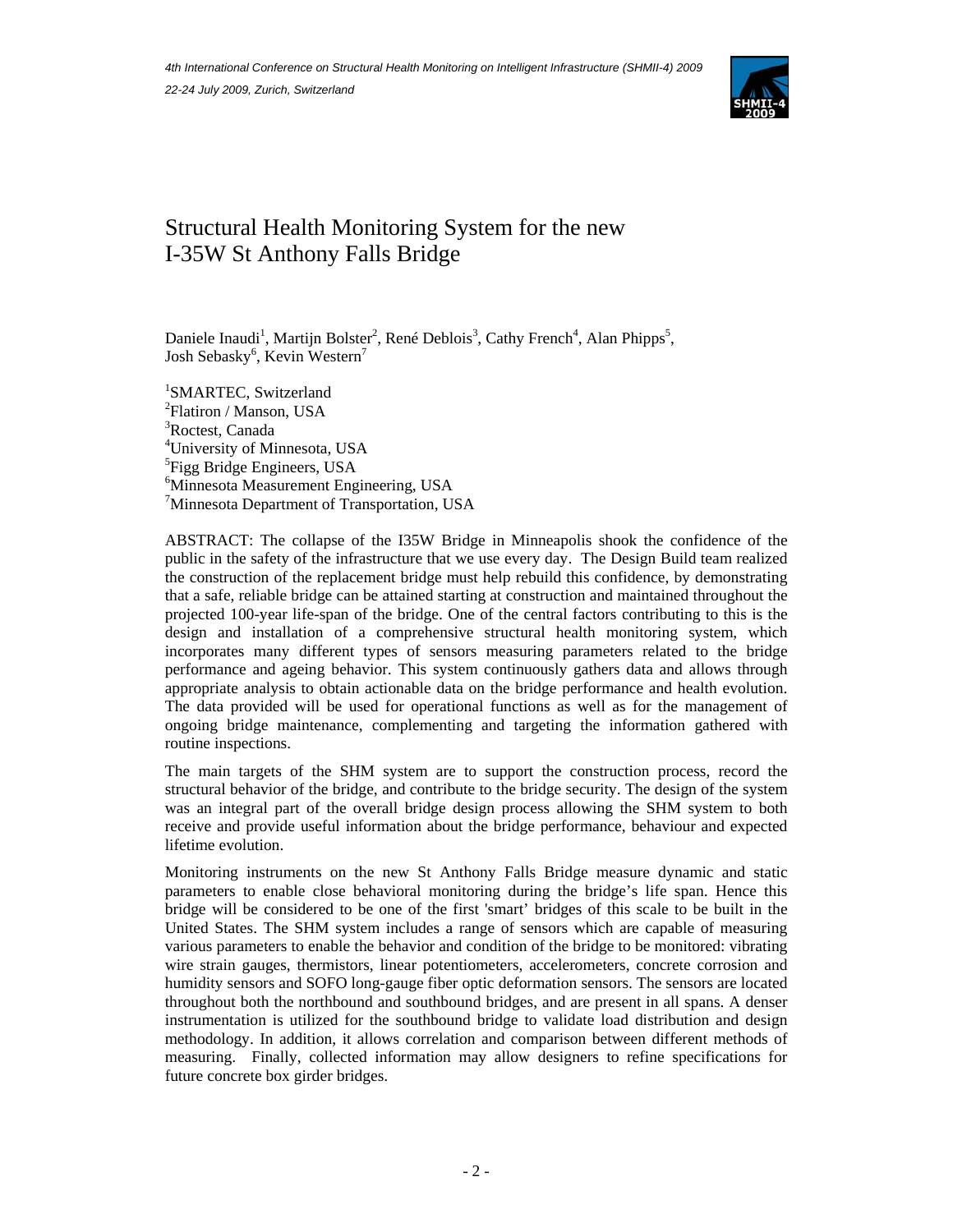

# 1 INTRODUCTION

The new I-35W Bridge Design Build project, designed by FIGG Engineering Group (see Figure 1), was awarded in October 2007 following the tragic collapse of the original bridge on August 1, 2007. The proposal for the new bridge included a state-of-the-art Structural Health Monitoring (SHM) system that will allow for easier and more comprehensive monitoring throughout the bridge's lifetime (Del Grosso and Inaudi, 2004).



Figure 1: View of the completed I-35W St. Anthony Falls Bridge (courtesy of Minnesota Department of Transportation)

The Roctest Group, including Roctest and SMARTEC and MNME were awarded by the Flatiron Constructors/Manson Construction Company of Minneapolis (Flatiron-Manson JV), principal contractors for the I-35W Minnesota Bridge construction, the contract to support the design, supply and install the main part of this SHM system. Roctest Group worked in close relationship with Minnesota DOT and the University of Minnesota in finalizing the optimal instrumentation solution for the bridge (Russel 2008).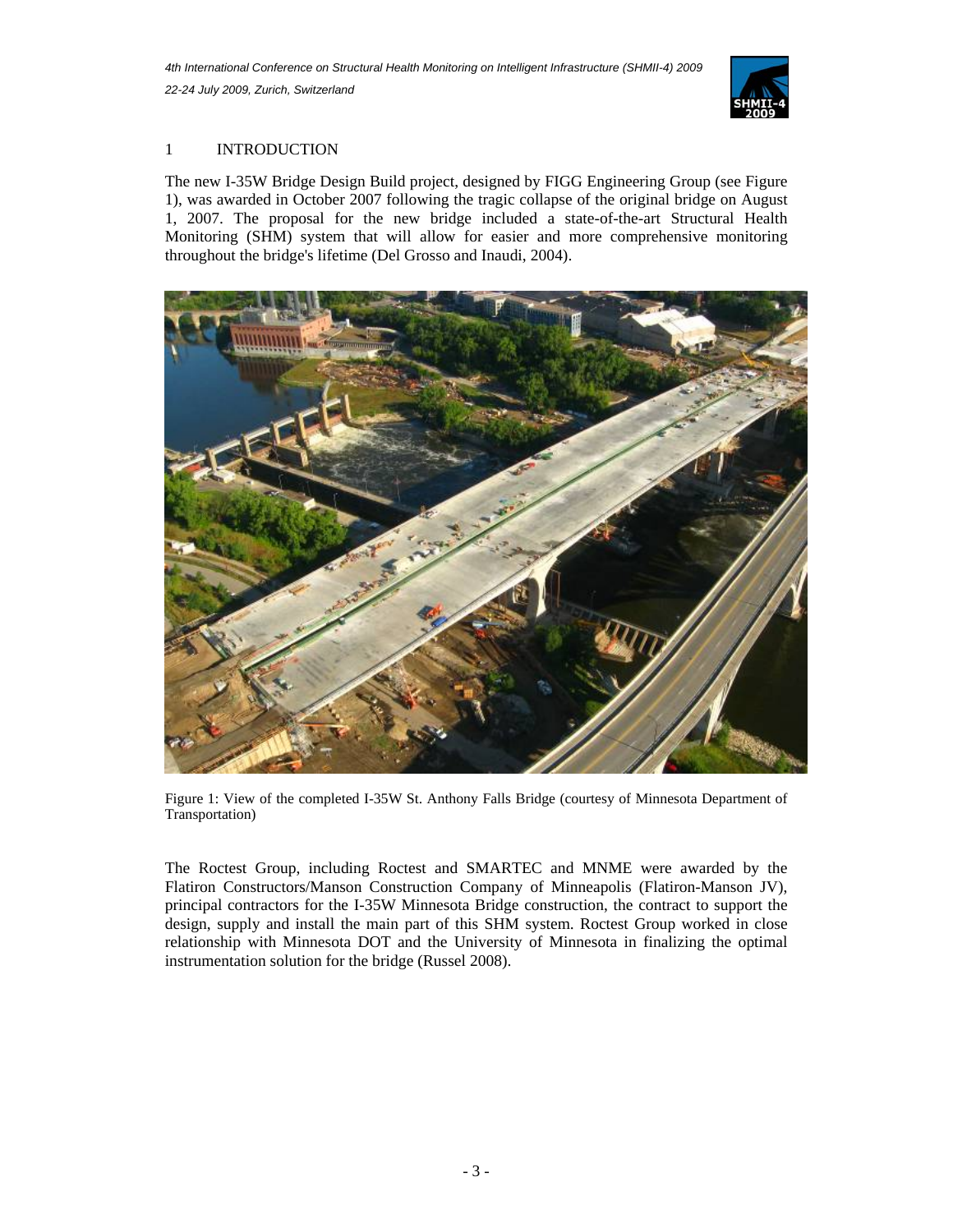

The targets of the SHM system are the following:

- Support construction processes
- Record of structural behavior (structure monitoring)
- Bridge security

The design of the SHM system was an integral part of the overall bridge design process allowing the SHM system to both receive and provide useful information about the bridge performance, behavior and expected lifetime evolution.

# 2 SHM SYSTEM DESIGN

The monitoring instruments on the I-35W Bridge will measure dynamic and static parameter points to enable close behavioral monitoring for the bridge's life span. This bridge will be considered one of the first Smart Bridges of this scale to be constructed in the United States.

The system includes a range of sensors which are capable of measuring various parameters to enable the behavior of the bridge to be monitored. Strain gauges measure local static strain, local curvature and concrete creep and shrinkage, thermistors measure temperature, temperature gradient and thermal strain, while linear potentiometers measure joint movements. At the midspans, accelerometers are incorporated to measure traffic-induced vibrations and modal frequencies (Eigen frequencies). Corrosion sensors are installed to measure the concrete resistivity and corrosion current.

Meanwhile there are long-gauge SOFO fiber optic sensors which measure a wide range of parameters, such as average strains, strain distribution along the main span, average curvature, deformed shape, dynamic strains, dynamic deformed shape, vertical mode shapes and dynamic damping – they also detect crack formation. An additional set of accelerometers was installed in the fiber monitored span.

The sensors are located throughout the two bridges, the northbound and southbound lanes, and are in all spans. However, a denser instrumentation is installed in the southbound main span over the Mississippi river, as depicted in Figure 2.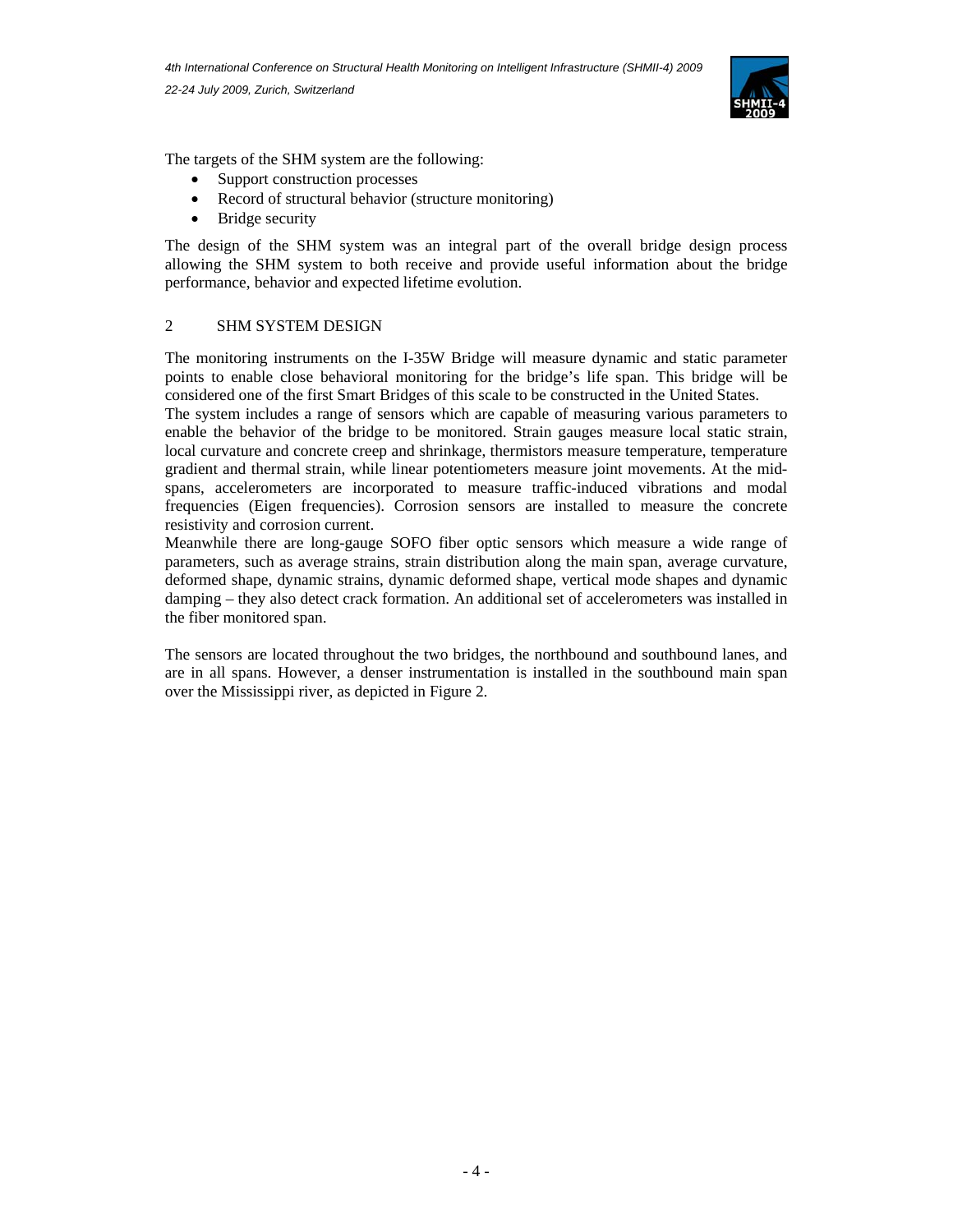*4th International Conference on Structural Health Monitoring on Intelligent Infrastructure (SHMII-4) 2009 22-24 July 2009, Zurich, Switzerland* 





Figure 2: Global overview of the I-35W Bridge health monitoring system (courtesy of Flatiron Mason)

In this project, fiber optic has been selected as a complementary solution to vibrating wire strain gauges (Glisic and Inaudi 2007). This project is also one of the first to combine very diverse technologies, including vibrating wire sensors, fiber optic sensors, corrosion sensors and concrete humidity sensors into a seamless system and a single database and user interface.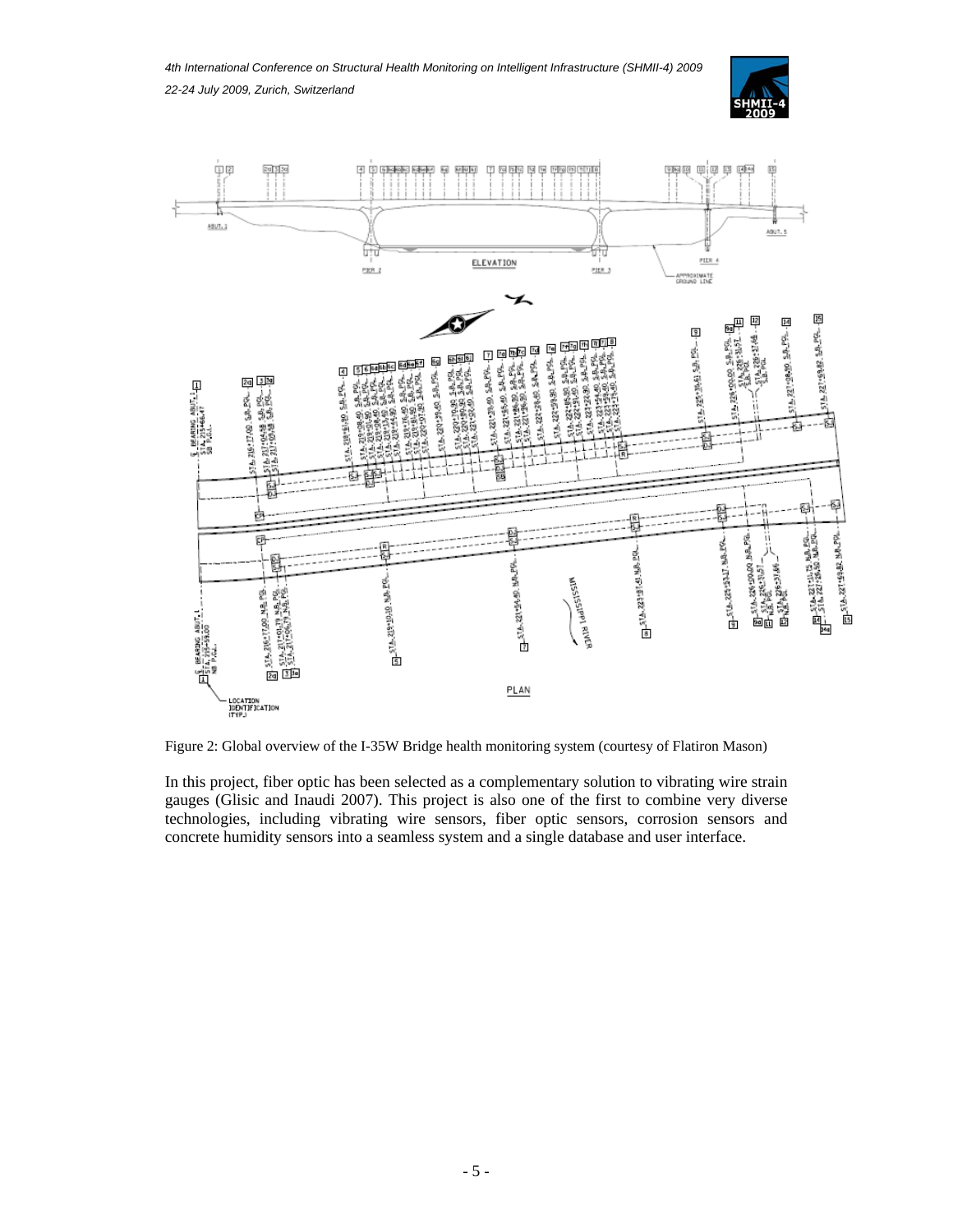

| <b>Sensor Type</b>           | <b>Purpose</b>             | <b>Addressed risk / uncertainty</b>                      |
|------------------------------|----------------------------|----------------------------------------------------------|
| Vibrating-wire strain gauges | Local static strain        | Concrete shrinkage and creep.<br>Correspondence with FEM |
|                              | Local curvature            | Loss of pre-stress, creep                                |
| Thermistors                  | Temperature                | Temperature induced                                      |
|                              |                            | deformations                                             |
|                              | Temperature gradient       | Temperature induced strain                               |
| <b>Linear Potentiometers</b> | Joint movements            | Stuck joints                                             |
|                              |                            | Anomalous global movements                               |
| Accelerometers               | Traffic induced vibrations | <b>Excessive vibrations</b>                              |
|                              |                            | Dynamic amplification                                    |
|                              | <b>Modal Frequencies</b>   | Correspondence with FEM                                  |
|                              | Dynamic damping            | Stuck joints                                             |
|                              |                            | Anomalous global behavior                                |
| <b>Corrosion Sensors</b>     | Concrete resistivity       | Water exchange in concrete                               |
|                              |                            | deck                                                     |
|                              | Corrosion current          | Corrosion of concrete deck                               |
|                              |                            | rebars                                                   |
| Long-gauge fiber optic       | Average strains            | <b>Detection of Cracks</b>                               |
| sensors                      |                            | Correspondence with FEM                                  |
|                              | Strain distribution        | Temperature induced                                      |
|                              |                            | deformations Correspondence                              |
|                              |                            | with FEM                                                 |
|                              | <b>Average Curvature</b>   | Loss of pre-stress, creep                                |
|                              | <b>Deformed Shape</b>      | Correspondence with FEM                                  |
|                              | Dynamic Strains, dynamic   | Anomalous global behavior                                |
|                              | deformations, mode shapes  |                                                          |

Table 1 summarizes the installed instrumentation and the monitoring purpose of each of them.

Table 1: Sensor types, purpose and addressed risk or uncertainty for the I35W Bridge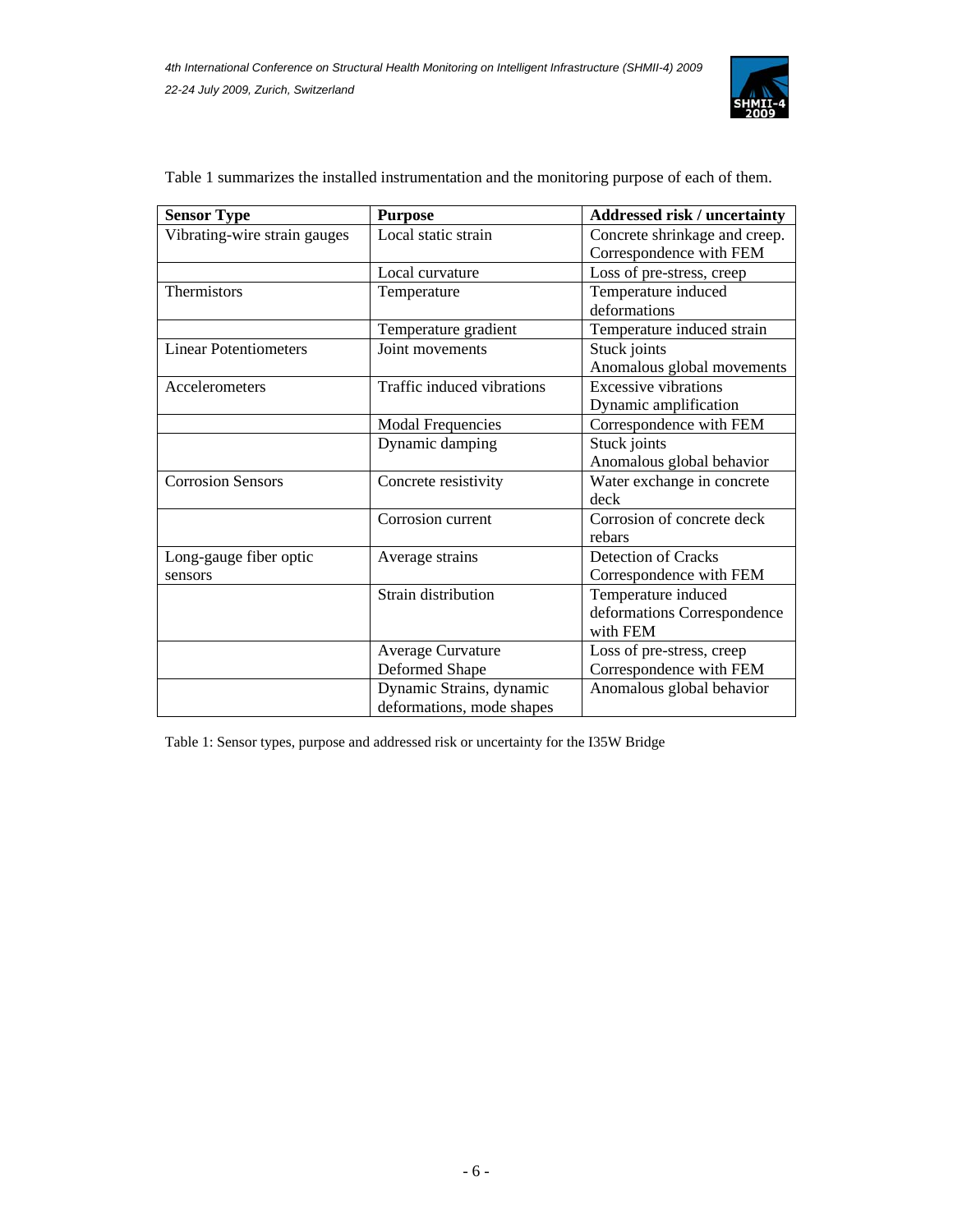

Figure 3 provides an overview of the different types of sensors and data acquisition systems installed in the I35W Bridge.



Long-gauge SOFO fiber optic sensor Vibrating Wire Strain Gauge



Concrete corrosion and Humidity sensors Accelerometer









SOFO Fiber Optic Sensor Datalogger Vibrating wire and temperature sensors datalogger

Figure 3: Overview of sensors and data acquisition systems installed in the I35W Bridge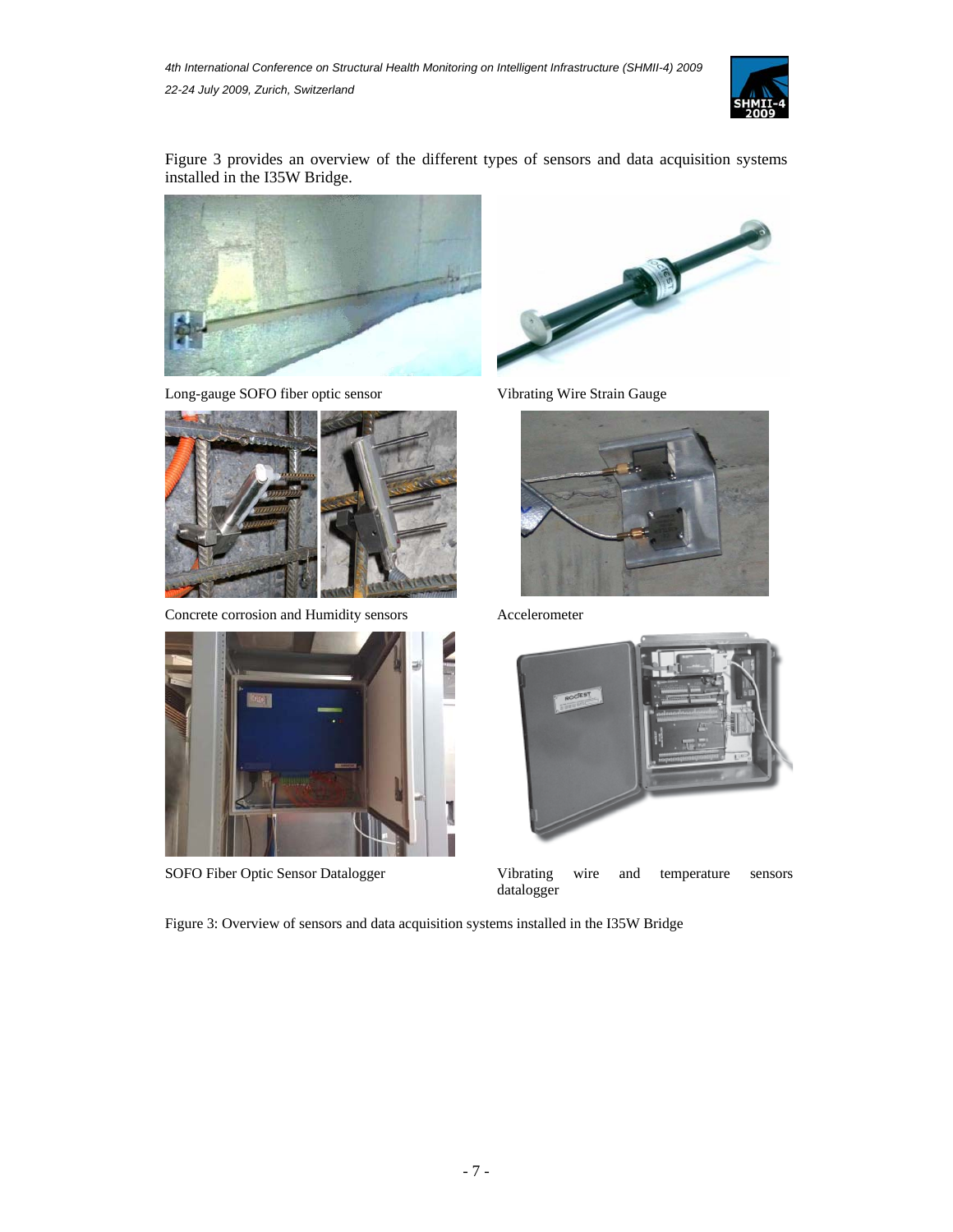

Figure 4 shows a simulation of the user interface implemented to display the data. The software is capable of displaying real-time information and to color-code the measurements according to pre-defined warning levels.



Figure 4: SDB View Software interface (simulation)

### 3 PROGRESS AND RESULTS

All sensors and dataloggers have been installed and commissioned in the bridge. The SHM monitoring system is currently gathering data from the sensors, complementing the manual reading that were taken during construction. This data is currently being analyzed, but we will provide a few early results form the monitoring system.

Figure 5 shows the measurements from the fiber optic sensors over a period of one week. The daily cycles due to the bridge expansion and contraction due to temperature changes are clearly visible.

A load test was performed on the bridge prior to its opening on September 18, 2008. Figure 6 shows an example of the deformations recorded by the fiber optic sensors during one of the tests.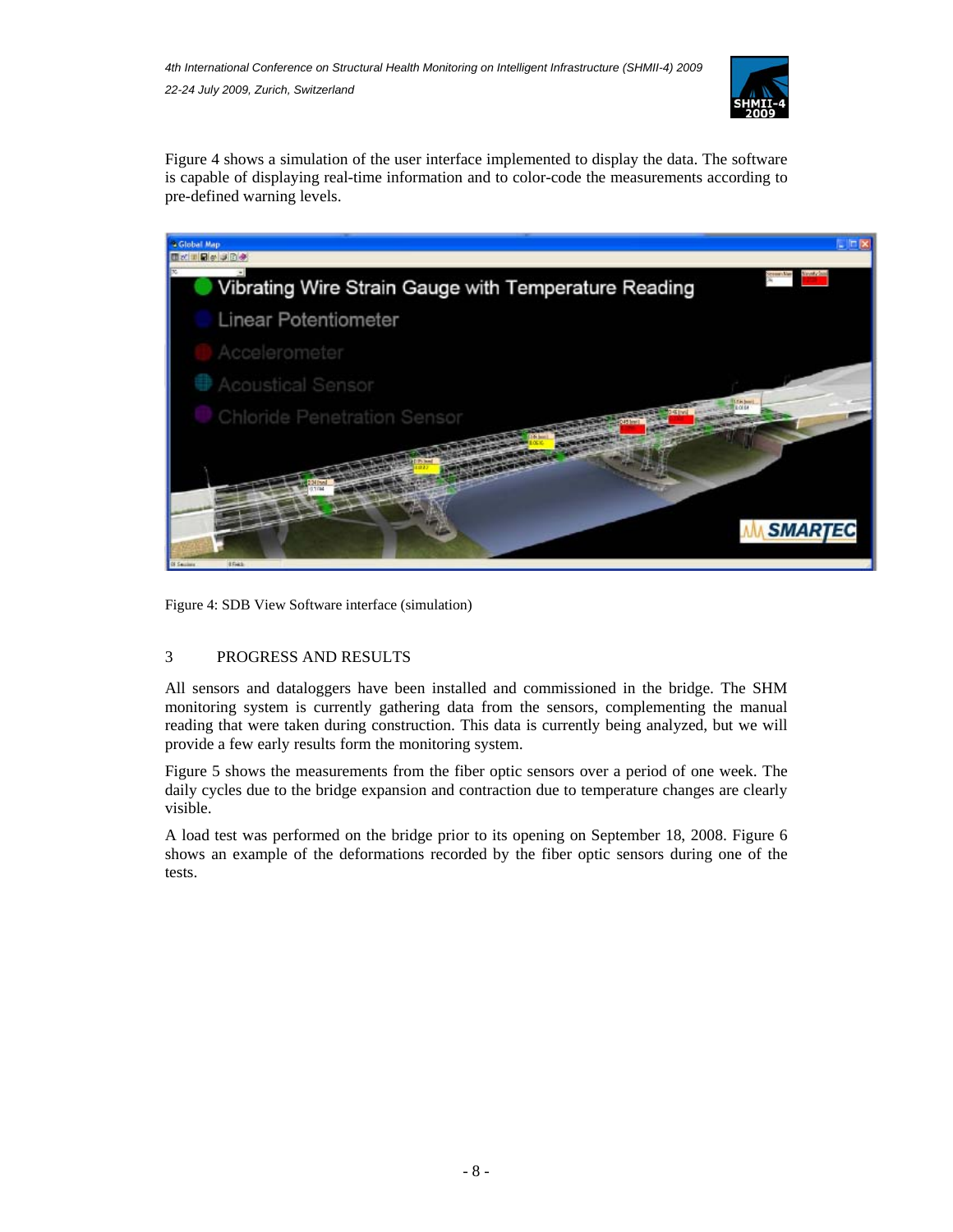*4th International Conference on Structural Health Monitoring on Intelligent Infrastructure (SHMII-4) 2009 22-24 July 2009, Zurich, Switzerland* 





Figure 5: Example of fiber optic sensor data acquired over a period of 7 days.



Figure 6: Raw data acquired on the SOFO strain sensors during the test.